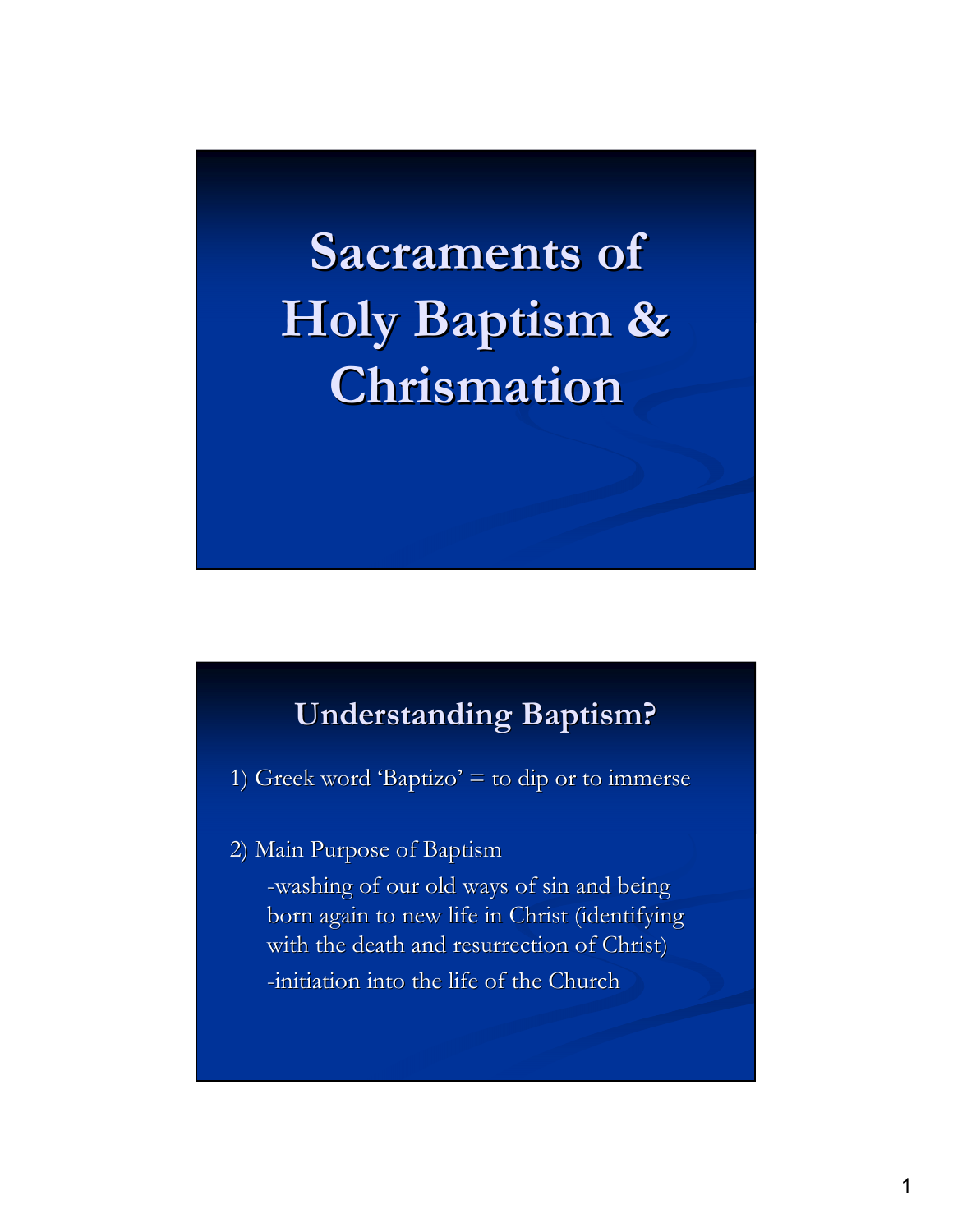## **Main parts of the service**

- 1) Confession of Faith
- 2) Blessing of the Waters
- 3) Baptism of the child
- 4) Chrismation anointing with Holy Oil
- 5) Crowning & Receiving Holy Qurbana

## Part I – Confession of Faith

- 1) Opening Prayer
- 2) Hymn (Kukilion) "Aan paithangale..." Tone 2 -Separate for male and females
- 3) Prayer
- 4) Hymn "Yuhanon Njetti..."

-Psalm with response – "The Lord is my shepherd..."

- 5) Promeon Sedro
- 6) Hymn (Kolo) "Kaakuka naadha sleebayal" -main theme: By Your Cross, protect your children who are seeking baptism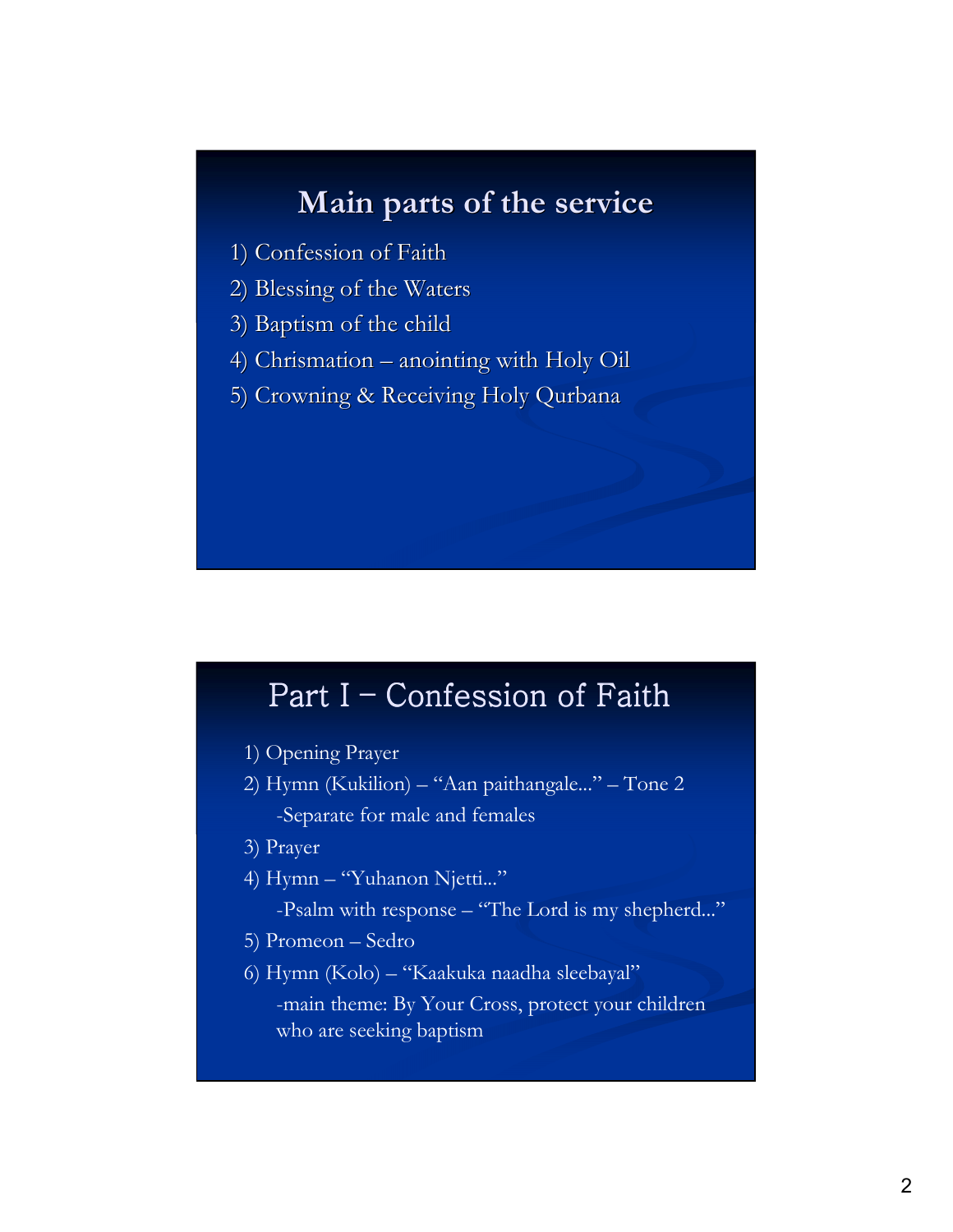# Part I cont'd- Confession of Faith

- 7) Ethro Prayer with Incense
- 8) Hymn (Soomoro) Psalm 42:1
- 9) Epistle Reading Romans 5:20-6:11

main theme: dying to sin, being alive in Christ

- 10) Pethgomo (Psalm 51:7)
- 10) Gospel Reading (Luke 3:15-21, John 3:14) -main theme: must be born of water and Spirit
	-
- 11) Hymn (Maneeso)- "Paadayan Thinmakale"

## Part I cont'd- Confession of Faith

- 12) Prayer of Adjuration (Longer and Shorter Prayers) -(Exorcism) – to expel or drive out all evil spirits -priest makes nine signs of the Cross over the child
- 13) Renouncing Satan (West) Accepting Christ (East) -What is the role of Godfather or Godmother?
- 14) Reciting the Nicene-Constantinople Creed -should be recited by all, especially by the Godparent
- 15) Oil of gladness

-rejoicing in the Word of God, the acceptance of faith and entrance into the Church community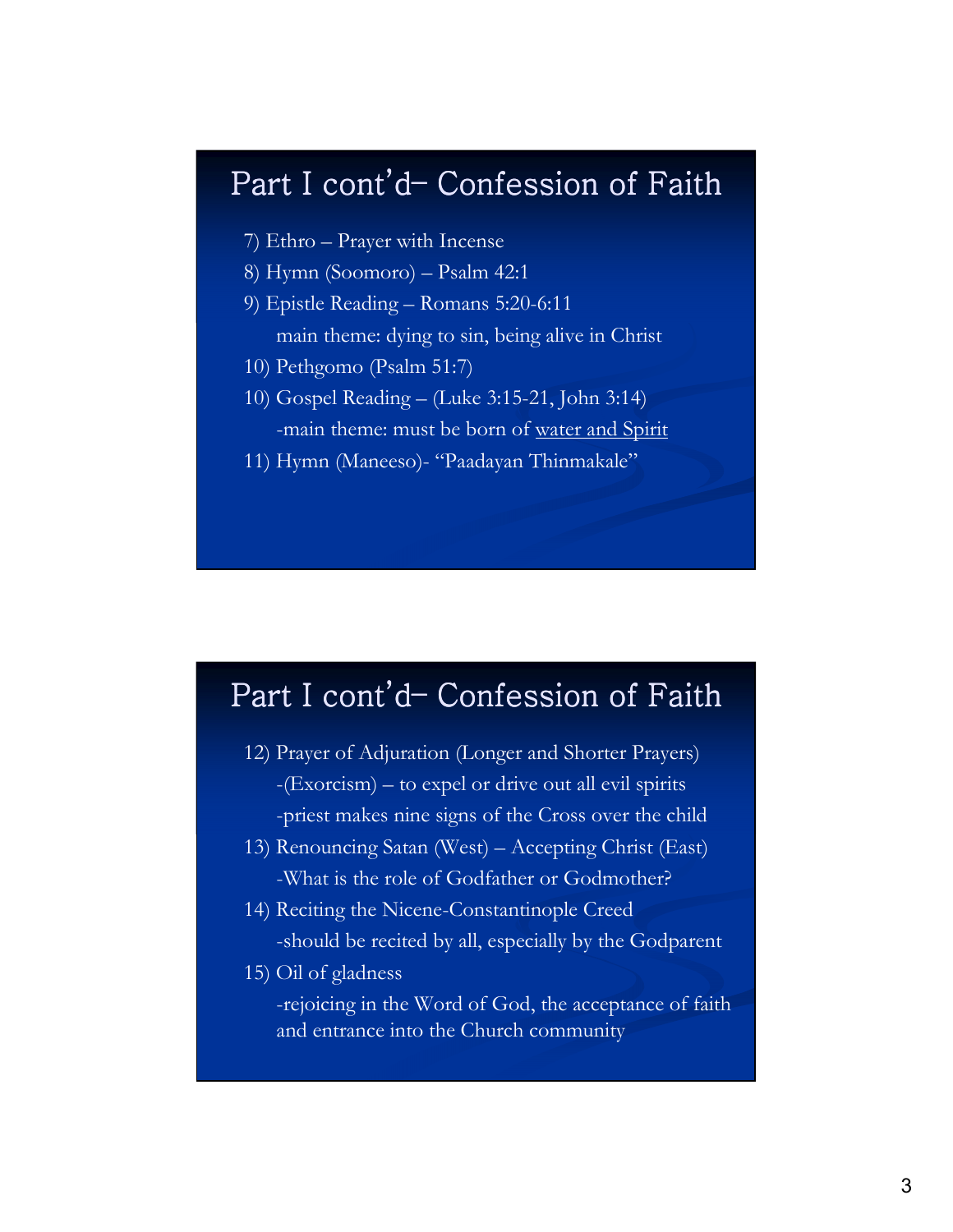### Part II – Blessing of the Waters

- 1) Prayer
- 2) Hymn (Kookoyo) "Kelpin boothala..."
- 3) Prayer followed by the priest breathing upon the waters three times in the form of a Cross (sanctifying the waters)
- 4) Prayer
- 5) Invocation of Holy Spirit
- 6) Celebration of the Holy Chrism
- 7 Pouring of Holy Chrism into the waters
	- Baptism of Water & Spirit!
- 8) Sanctifying of the Water
- 9) Baptism of child immersed in the water

#### Part III – Chrismation

 $Christian = seal of the Holy Spirit$ 

Child is anointed after Baptism, on the body; the senses, joints and heart.

All the body's organs are sanctified, and hence the body becomes a temple of the Holy Spirit.

1) Prayer

2) Seal on forehead with Chrism

3) Hymn – "Deivam chonnan..."

-Practice of anointing Priests (Exodus 28:41), Kings (1 Samuel 10:1), Prophets (1 Kings 19:16) in Old Testament

-What does Messiah mean?

sealing with the spiritual gifts and child is empowered by the Holy Spirit -We are all part of the royal priesthood – 1 Peter 2:9